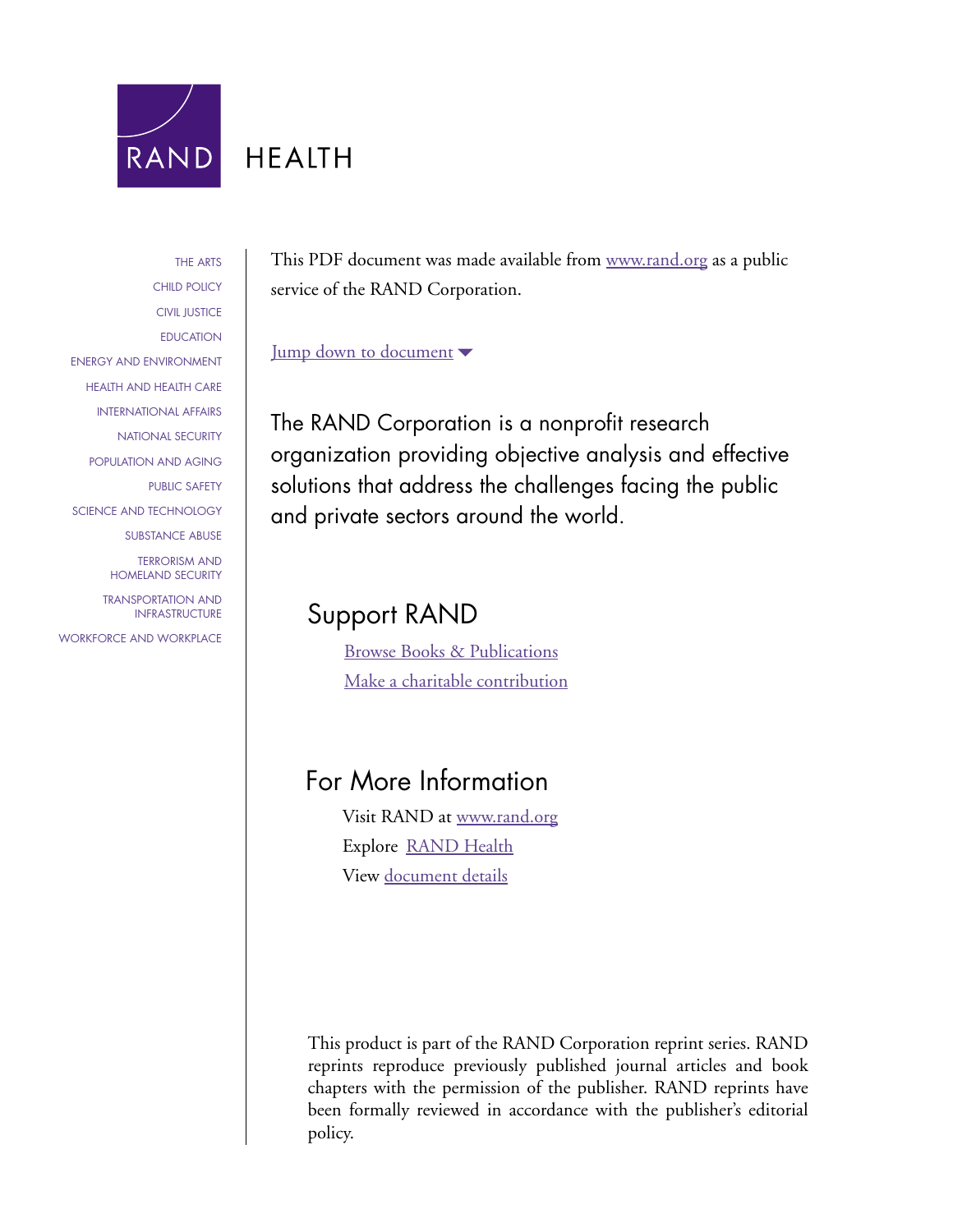# <span id="page-1-0"></span>Do Medicaid and Commercial CAHPS Scores Correlate Within Plans?

*A New Jersey Case Study*

*Marc N. Elliott, PhD, Donna Farley, PhD, Katrin Hambarsoomians, MS, and Ron D. Hays, PhD*

**Background:** The Consumer Assessment of Health Plans Study (CAHPS) health plan survey is currently administered to large independent samples of Medicaid beneficiaries and commercial enrollees for managed care organizations that serve both populations. There is interest in reducing survey administration costs and sample size requirements by sampling these 2 groups together for health plan comparisons. Plan managers may also be interested in understanding variability within plans.

**Objective:** The objective of this study was to assess whether the within plan correlation of CAHPS scores for the 2 populations are sufficiently large to warrant inferences about one from the other, reducing the total sample sizes needed.

**Research Design:** This study consisted of an observational crosssectional study.

**Subjects:** Subjects were 3939 Medicaid beneficiaries and 3027 commercial enrollees in 6 New Jersey managed care plans serving both populations.

**Measures:** Outcomes are 4 global ratings and 6 report composites from the CAHPS 1.0 survey.

**Results:** Medicaid beneficiaries reported poorer care than commercial beneficiaries for 6 composites, but none of the 4 global ratings. Controlling for these main effects, variability between commercial enrollees and Medicaid beneficiaries within plans exceeded variability by plans for commercial enrollees for 4 of the 10 measures (2 composites, 2 global ratings).

**Conclusions:** Within-plan variability in evaluations of care by Medicaid and commercial health plan member evaluations is too great to permit meaningful inference about plan performance for one population from the other for many important outcomes; separate surveys should still be fielded.

This work does not necessarily represent the opinions of the funding organizations or of the institutions with which the authors are affiliated. Reprints: Marc N. Elliott, PhD, Senior Statistician, RAND, 1776 Main Street,

Santa Monica, CA 90407. E-mail: Elliott@rand.org.

Copyright  $\odot$  2005 by Lippincott Williams & Wilkins ISSN: 0025-7079/05/4310-1027

**Key Words:** patient evaluations of care, case-mix adjustment, variance components, small-area estimation, composite estimators

(*Med Care* 2005;43: 1027–1033)

The Consumer Assessment of Health Plans Study<br>
(CAHPS) was initiated in 1995 by the Agency for Healthcare Research and Quality (AHRQ) to help consumers choose plans by giving them information from a survey of plan members.<sup>1</sup> The first CAHPS survey and reporting products were released in late 1996, and private and public sponsors across the country began using them to gather consumer assessment data for the health plans with which the sponsors contracted. These sponsors included large private employers, the state and federal governments as employers, the Medicare program, and state Medicaid programs. Some health plans were included in the samples of more than one CAHPS survey effort because the plans served enrollees from multiple employers or other insurance sponsors.

Because of the costs of conducting separate CAHPS surveys for different beneficiaries and payer classes from the same plan, each of which requires a large sample size, sponsors are interested in performing a single survey that includes enrollees from more than one sponsor group or in reducing sample sizes for the 2 surveys and using small-area estimation techniques to borrow strength from the other beneficiary population. Because commercial plans field these surveys as part of HEDIS requirements, cost savings might be greatest for the Medicaid program if a managed care plan commercial survey could be used as a partial proxy for Medicaid enrollees' experience of care.

This study compares scores from separate CAHPS surveys conducted in 1997 for 6 health plans in New Jersey that serve both Medicaid and commercial enrollees. The New Jersey Office of Managed Health Care fielded the CAHPS Medicaid managed care survey, and the Department of Health and Senior Services fielded the CAHPS survey for commercial plan enrollees.

#### **The Policy Issue**

To assess the advisability of combining surveys for different populations, it is necessary to know the extent to which the performance of a health plan in one sector (eg,

From RAND, Santa Monica, California.

Supported by grant no. 5 U18 HS00924 from the Agency for Healthcare Research and Quality. Ron D. Hays, PhD, was also supported in part by the UCLA/DREW Project EXPORT, National Institutes of Health, National Center on Minority Health&Health Disparities, (P20-MD00148- 01) and the UCLA Center for Health Improvement in Minority Elders/ Resource Centers for Minority Aging Research, National Institutes of Health, National Institute of Aging (AG-02-004).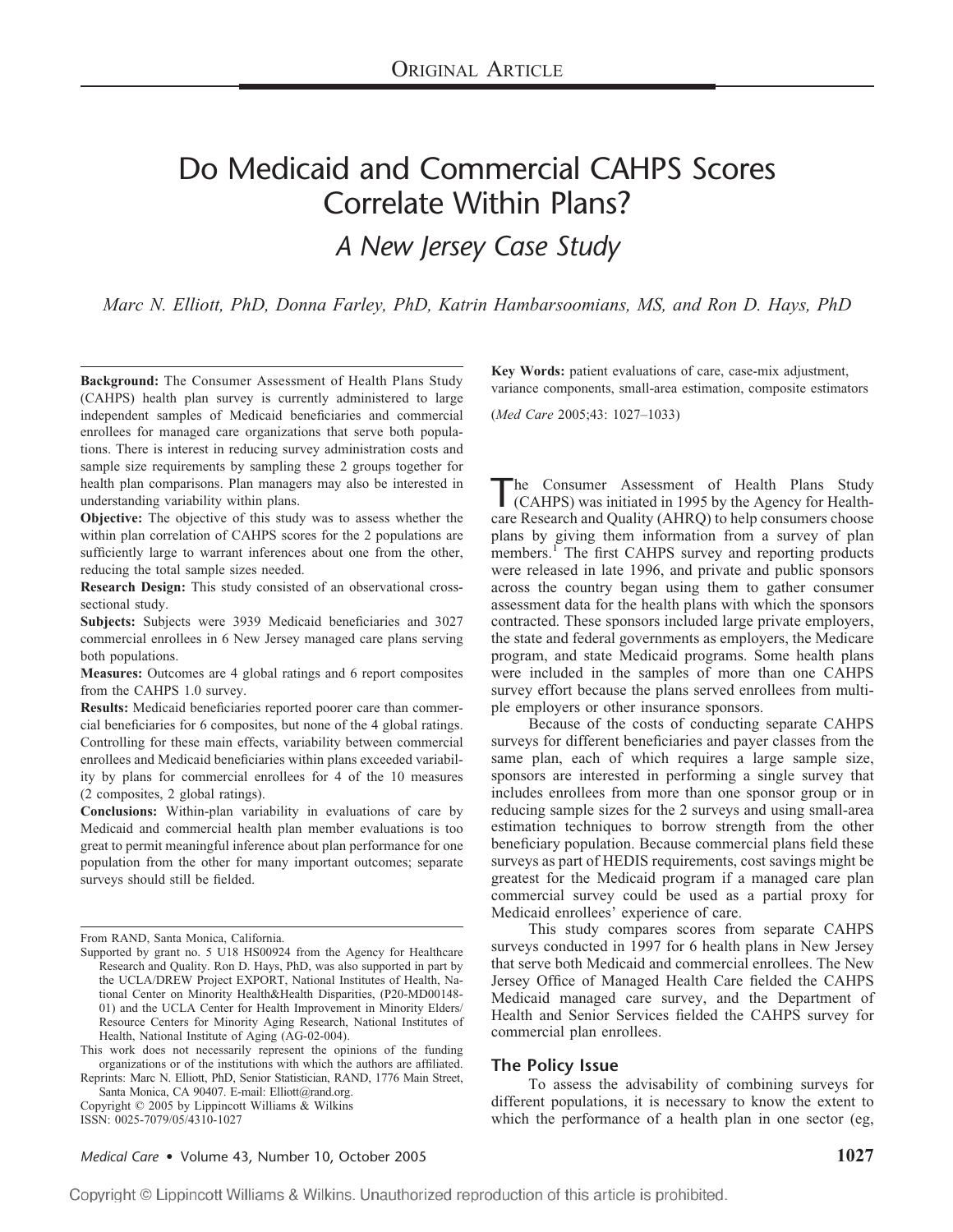commercial) provides similar information about that plan's performance in another sector (eg, Medicaid) and vice versa. If the scores for one beneficiary type are very predictive of the other, then combined surveys may be efficient because surveys of one beneficiary type are informative for the other beneficiary type as well. In the extreme hypothetical case that commercial and Medicaid scores were perfectly predictive of one another within plans, one would only need to survey one type of beneficiary to make valid inferences about the other type. In this instance, we would say that beneficiary type was *exchangeable.* On the other hand, if there were no relationship, then one must continue to survey commercial and Medicaid beneficiaries from the same plan as 2 unrelated populations at the same sample sizes as originally required.

There is a branch of small area estimation that builds composite estimates that combine a direct estimate of one beneficiary type with an indirect estimate based on a model. $2,3$ These estimates are weighted averages, weighted by the degree of applicability of the indirect estimates. These techniques thereby increase sample size (and thus decrease variance) but add bias if exchangeability does not hold. They can reduce the total mean squared error of estimation (variance plus squared bias) if the variance reduction exceeds the increase in bias.

In our case, the implicit model is a hierarchical model of people within beneficiary types within plans that posits additive effects of plan and beneficiary type (no plan by beneficiary type interaction). The ratio of between-beneficiary type variability within plans to across-plan variability is a continuous measure of how informative interbeneficiary type intraplan inference is. The magnitude of the variance component for intraplan variability attributable to beneficiary type (the interaction term) relative to the variance component for interplan variability tunes the weights of the composite estimate. As the interaction term increases, the weight of the indirect estimate decreases, and the extent to which sample sizes might be reduced on the 2 separate surveys without sacrificing power or precision through combined inference correspondingly decreases.

CAHPS response rates have been consistently higher for commercial beneficiaries than for Medicaid beneficiaries with averages of 63% versus 52%, respectively, for CAHPS 1.0 in the 1997–1998 National CAHPS Benchmarking Data (NCBD).4 Nonetheless, unless differences such as these also interact with plans, they do not limit the potential to learn about plan performance for one beneficiary type from plan performance from another beneficiary type.

#### **Evidence on Group Differences in Experiences and Perceptions**

Enrollees' ratings of their health plans could vary as a result of differences in the characteristics and preferences of the enrollees, characteristics and practices of the health plans and providers serving them, and interactions among these multiple factors. Intuitively, one might hypothesize that the experiences of subgroups of enrollees in the same plan (eg, commercial or Medicaid enrollees, different racial/ethnic groups) would differ and, therefore, so would their ratings of their health plans. Indeed, previous research provides

evidence of such variations in health plan ratings by consumer groups.

A comparative study of commercial and Medicaid managed care plan enrollees in New York found demographic and geographic differences in responses to a CAHPS survey with older, less educated, black and Hispanic enrollees outside of New York City rating their plan higher than other groups. Differences by health status also were found. For enrollees who reported they were in *excellent* or *very good* health, Medicaid plan enrollees rated their plans higher than commercial plan enrollees, but no differences were found for those in *good*, *fair*, or *poor* health.<sup>5</sup> These differences were estimated across all plans of each type; the study did not examine within-plan differences for the 2 groups of enrollees.

One source of differences in ratings by enrollee group could be disparities in perceptions of care among racial and ethnic groups, which have been found in previous work.<sup>6-9</sup> Murray-Garcia and colleagues found that Asians and Hispanics enrolled in HMOs rated several aspects of physician performance less favorably than whites; blacks tended to rate them equal to or higher than whites. Weech-Maldonado and colleagues found differences for enrollees of Medicaid managed care plans as a result of language barriers. Non-Englishspeaking Asians and Hispanics rated their plans lower on CAHPS Medicaid surveys than whites and blacks for several dimensions of care (eg, getting needed care, timeliness of care, staff helpfulness). Lurie and colleagues found that for enrollees in commercial and Medicare managed care plans, blacks tended to rate several aspects of care on CAHPS surveys higher than whites, whereas ratings by Asians were lower. All minority groups reported larger problems with access to care. Differences in ratings among groups varied greatly across health plans.

Similar group variations were obtained for patients' ratings of behavioral health care. Older and healthier patients, patients with less education, commercial plan enrollees, and those with full insurance coverage of care rated their care more highly than other patients. These differences disappeared after adjusting for enrollee characteristics and coverage, illustrating the importance of adjusting ratings for these factors when comparing plans. $10$ 

The type of health plan and care management practices is another possible source of variation in enrollees' ratings of their care, and these effects have been found after controlling for enrollee characteristics and location. Moving from low to high management of care (indemnity plans, preferred provider organizations, open-model HMOs, and closed-model HMOs), enrollees' assessments of their care were found to be lower under the more managed products, especially the closed-model HMOs, reflecting problems with provider access, convenience, and organizational factors.<sup>11</sup> Similarly, for patients in an HMO that capitated its medical groups, patients enrolled in groups that required preauthorization for access to specialty care services were found to be less satisfied with their care, more likely to want to disenroll, and less likely to recommend their group.<sup>12</sup>

Another study showed that the delivery of effective services was the primary factor in the satisfaction of pregnant

**1028** *© 2005 Lippincott Williams & Wilkins*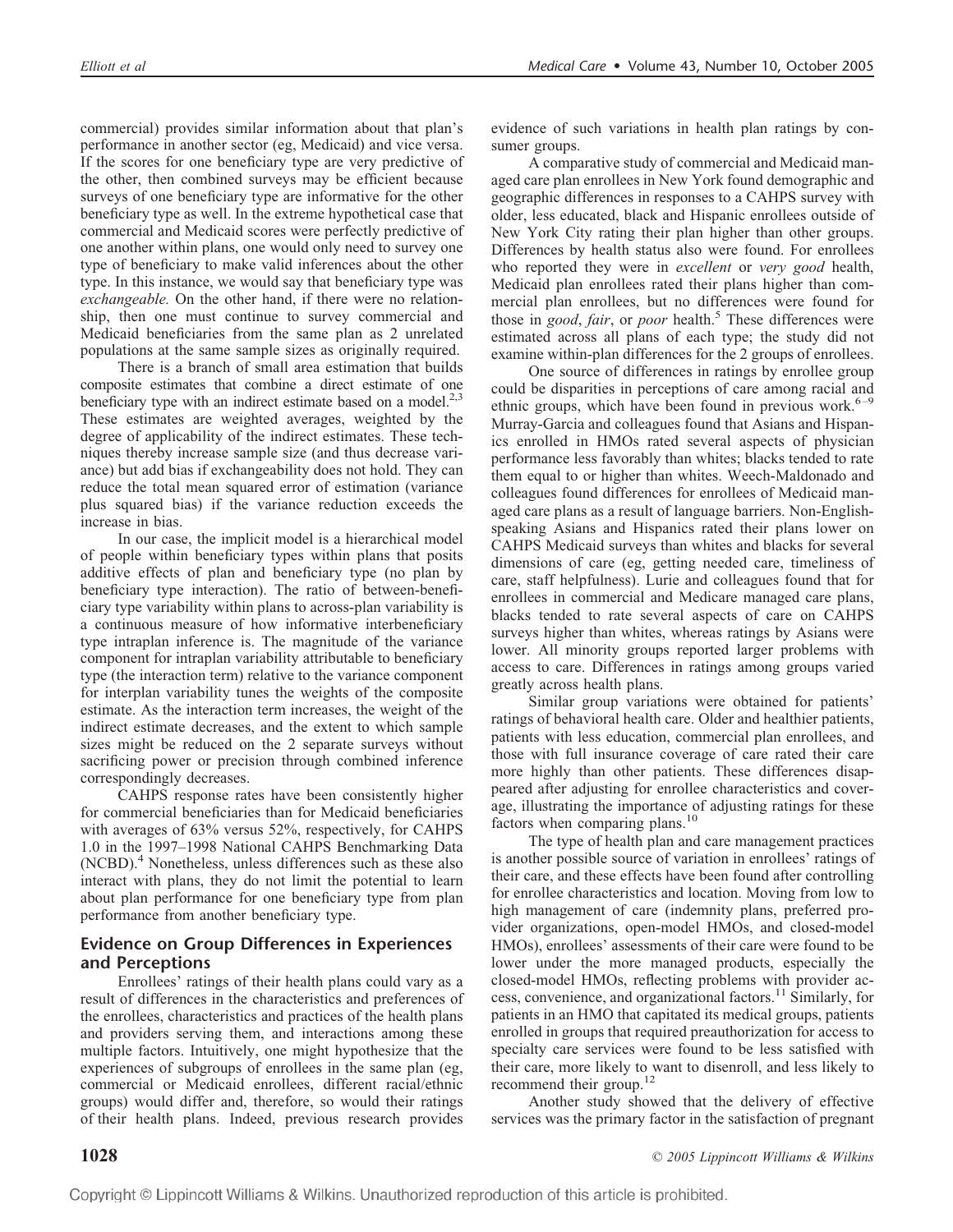black women with various characteristics of prenatal care regardless of health plan type. Patients enrolled in both Medicaid and commercial plans were more satisfied when their providers spent more time with them and engaged them by explaining procedures, asking them questions, and answering their questions.<sup>13</sup> See van Ryn and  $Fu^{14}$  and Williams et  $al<sup>15</sup>$  for reviews of evidence of racial/ethnic disparities in health and Harkness et  $al<sup>16</sup>$  for a review of crosscultural comparison studies.

#### **New Contributions of This Research**

The existing evidence on variations in plan ratings by enrollees highlights the importance of the underlying care delivery processes that are driving patients' experiences with their health care. These processes can differ both across plans for the same type of enrollee group and within plan for different enrollee groups.

We designed this study to estimate both types of differences, looking not only at average differences in ratings across plans for commercial and Medicaid enrollees, but also at within-plan differences for these 2 enrollee groups in each plan. It is this analysis that can help us answer the question regarding the feasibility of combined reporting for these 2 groups. We conducted a study using CAHPS 1.0 data from the summer of 1997 for the 6 New Jersey HMOs with both commercial private health plans and Medicaid beneficiaries. A total of 3027 commercial and 3939 Medicaid beneficiaries completed surveys. Excluded from the analysis were survey results for 6 other HMOs with only commercial enrollees and 4 other HMOs with only Medicaid enrollees.

#### **The New Jersey Commercial and Medicaid CAHPS Surveys**

The New Jersey Medicaid Office of Managed Health Care conducted the CAHPS Medicaid survey with 5878 Medicaid HMO enrollees in the mandatory managed care program in July to October  $1997<sup>17</sup>$  In the previous year, the state had surveyed Medicaid managed care enrollees using a different questionnaire. The New Jersey Department of Health and Senior Services conducted the CAHPS survey during July through August 1997 with interviews conducted with 5754 enrollees in 12 commercial HMO plans. Six of those HMOs served both commercial and Medicaid enrollees in New Jersey, and therefore 2 samples of enrollees from these plans were interviewed: 3939 Medicaid beneficiaries and 3027 commercial enrollees.<sup>18</sup>

In interviews, HMO staff described the Medicaid program as considerably more complex administratively, as requiring social work skills among customer service staff, and as involving greater enrollee education than commercial operations. Thus, some HMOs operate their Medicaid and commercial products within different structures. Of the 6 HMOs, 3 were described by HMO management representatives as structurally the same for commercial enrollees and Medicaid beneficiaries in terms of provider networks, customer service staff, and HMO management structure. The remaining 3 plans differed between commercial and Medicaid on exactly 2 of the 3 dimensions (all 3 differed in customer service, 2 differed in the network, and one differed

in management structure). We refer to the latter 3 plans as "differentiating plans" and the former 3 as "nondifferentiating plans." If well executed, these different structures could improve Medicaid experiences relative to commercial experiences, accommodating the greater complexity of Medicaid. On the other hand, these structural differences could also represent means of minimizing expenditures on Medicaid so that they could be associated with less positive Medicaid experiences relative to commercial experiences. See Thompson et al for a further discussion of these issues.<sup>19</sup>

The Medicaid and commercial surveys used slightly different survey designs. The Medicaid survey used a mixedmode survey design in which respondents with telephone numbers known to the state were interviewed by telephone; otherwise, mail questionnaires were sent. The commercial survey was administered by telephone. Although the Medicaid and commercial surveys were administered by different organizations, a CAHPS protocol to standardize administration in different circumstances was established and followed in both instances. The CAHPS surveys were designed to be administered by mail or phone, and mode differences have been found to be minimal.<sup>20</sup> CAHPS survey items were developed anticipating the administration to Medicaid enrollees. As part of the development process, independent consultants evaluated the items and helped the items achieve a sixth-grade reading level.

As noted in Brown et al,<sup>21</sup> the use of the mixed-mode approach is designed to improve the coverage and representativeness of the Medicaid beneficiary population. Zaslavsky et  $al<sup>22</sup>$  found that the mixed mode does, in fact, increase representativeness.

#### **METHODS**

All analyses are based on multiple linear regressions of pooled Medicaid and commercial data from the 6 New Jersey HMOs with both Medicaid and commercial beneficiaries. A series of 10 models were run, one for each of 10 outcomes. Four outcomes were global ratings on a 0 to 10 scale (regarding one's personal doctor, specialist, health plan, and overall health care received), and 6 (getting needed care, getting care without long weights, communication, office staff, customer service, and doctor knowledge/time) were composites of reports that used a 4-level response scale (always/usually/ sometimes/never). See Table 1 for a description of the report items that comprised the composites.

All models were linear mixed models sharing the same specification of independent variables. Fixed effects were a dummy variable for commercial (as opposed to Medicaid) and a set of case-mix adjustors. Random effects were plans and plan by commercial interaction terms. The case-mix adjustor variables used were the standard case-mix variables used for CAHPS 1.0 (self-rated health, age, education) plus a dummy variable for beneficiary gender.<sup>4,23</sup> The beneficiary gender variable was also used because commercial and Medicaid plans differ substantially from one another in the proportion of beneficiaries who are female. Gender is not normally used as a case-mix adjuster for CAHPS because it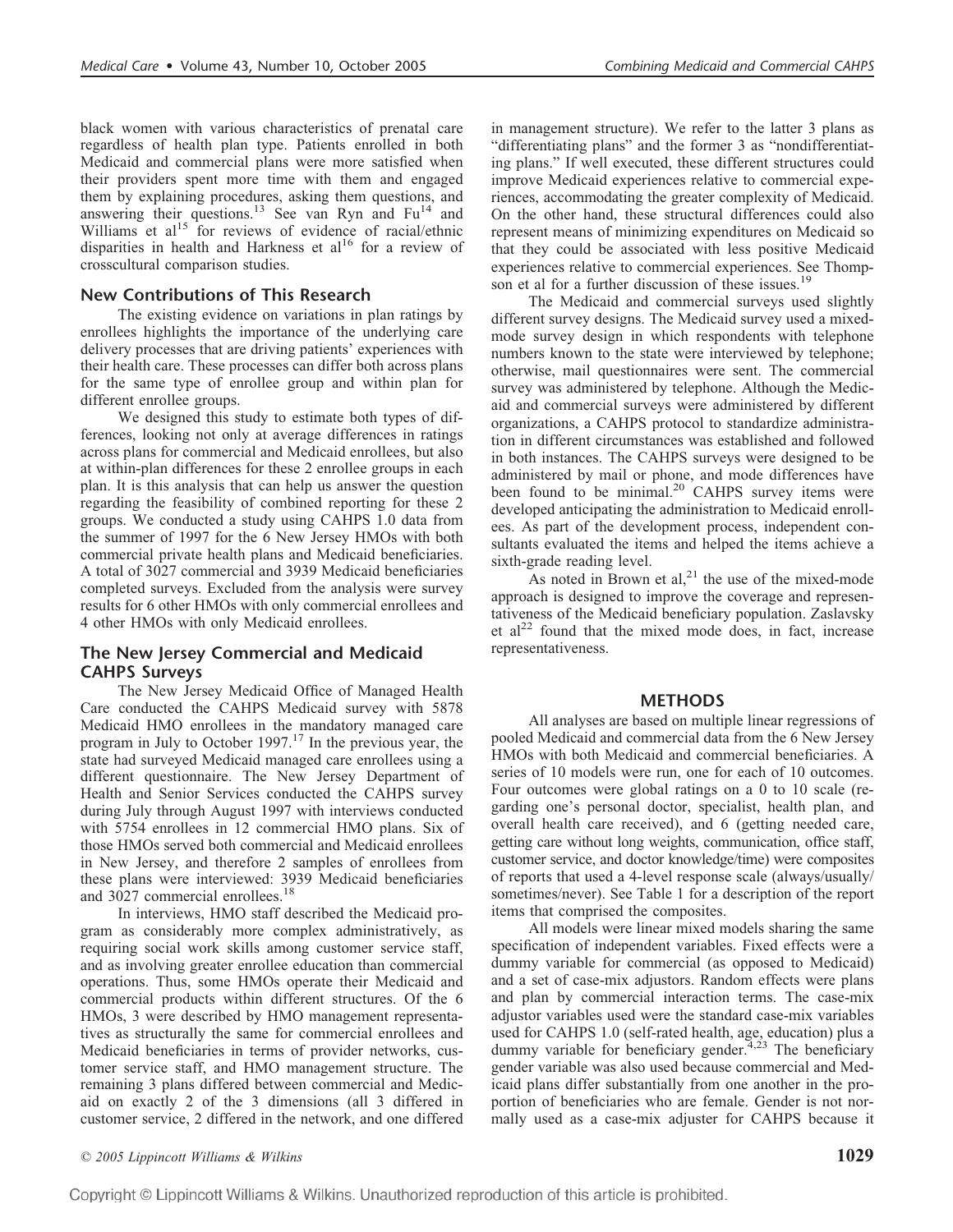| <b>Composite Measure</b> | <b>Survey Items in Composite</b>                                                                                                                                                            |  |  |  |  |
|--------------------------|---------------------------------------------------------------------------------------------------------------------------------------------------------------------------------------------|--|--|--|--|
| Getting needed care      | How often did you get the tests or treatment you thought you needed?                                                                                                                        |  |  |  |  |
|                          | How often did your health insurance plan deal with approvals or payments without taking a lot of your time<br>and energy?                                                                   |  |  |  |  |
|                          | Was it easy to find a personal doctor or nurse you are happy with?                                                                                                                          |  |  |  |  |
|                          | Was it always easy to get a referral when you needed one?                                                                                                                                   |  |  |  |  |
| Timeliness of care       | How often did you get the medical help or advice you needed when you phoned the doctor's office or clinic<br>during the day Monday to Friday?                                               |  |  |  |  |
|                          | When you tried to be seen for an illness or injury, how often did you see a doctor or other health professional<br>as soon as you wanted?                                                   |  |  |  |  |
|                          | When you needed regular or routine health care, how often did you get an appointment as soon as you wanted?                                                                                 |  |  |  |  |
|                          | How often did you wait in the doctor's office or clinic more than 30 min past the appointment to see the<br>person you went to see?                                                         |  |  |  |  |
| Provider communication   | How often did your doctors or other health professionals listen carefully to you?<br>How often did your doctors or other health professionals explain things in a way you could understand? |  |  |  |  |
|                          | How often did your doctors or other health professionals show respect for what you had to say?                                                                                              |  |  |  |  |
|                          | How often did your doctors or other health professionals spend enough time with you?                                                                                                        |  |  |  |  |
| Staff helpfulness        | How often did office staff at your doctor's office or clinic treat you with courtesy and respect?                                                                                           |  |  |  |  |
|                          | How often was office staff at your doctor's office or clinic as helpful as you thought they should be?                                                                                      |  |  |  |  |
| Plan service             | How often did you have more forms to fill out for your health insurance plan than you thought was reasonable?                                                                               |  |  |  |  |
|                          | How often did you get all the information or other help you needed when you called the health insurance<br>plan's customer service?                                                         |  |  |  |  |
|                          | How often were the people at the health insurance plan's customer service as helpful as you thought they should be?                                                                         |  |  |  |  |

#### **TABLE 1.** CAHPS 1.0 Composites

varies very little among commercial plans. All analyses were carried out using SAS PROC MIXED (version 8).

Variance components for random effects were used to compare the magnitudes of variation in ratings and reports across plans within the same beneficiary type (the plan variance component) to variation in ratings and reports within plan but across beneficiary type (the plan by commercial variance component). All tests were 2-sided and used the 5% standard of statistical significance.

A second set of fixed-effect regressions sought to elucidate the influence of structural differences on within-plan differences in CAHPS ratings and reports by using a Medicaid indicator, a "differentiating plan" indicator, and the interaction between those terms (as well as the same fixed-effect case-mix adjustors described here) as predictors of the same set of CAHPS ratings and reports. Note that in this multivariate model, the *Medicaid* term estimates the difference between Medicaid and commercial in nondifferentiating plans, the *differentiating* term estimates the difference between differentiating and nondifferentiating plans in terms of their commercial product, and that the interaction estimates the extent to which the difference between Medicaid and commercial differs as a function of structural differences.

#### **RESULTS**

The results regarding differences in CAHPS scores for Medicaid and commercial enrollees in the 6 HMOs are summarized in Table 2. Overall, commercial beneficiaries rated plans higher than Medicaid beneficiaries for 4 of 6 report composites (column 2). None of the 4 global ratings showed a significant overall difference between commercial and Medicaid beneficiaries.

All 10 outcomes showed significant variation by plan (column 3). The difference between commercial and Medicaid beneficiaries differed significantly by plan for 7 of 10 outcomes: 2 of 4 global ratings and 5 of 6 report composites (column 4 by block tests of the set of plan by Medicaid interactions). In these 7 instances, the within-plan variance component is 67% to 325% as large as the between-plan variance component (column 5). For 2 outcomes (rating of doctor, rating of specialist), maximum likelihood estimates of variance components for plan-by-Medicaid interactions were zero, meaning that they were consistent with exchangeability of beneficiary type. Overall, point estimates for within-plan variance components exceeded point estimates for betweenplan variance components for 4 of 10 outcomes. There were 4 instances in which the within-plan variation by type is both statistically significant and larger than between-plan variation: rating of health plan, rating of all health care, long waits, and communication.

The sixth column of Table 2 converts the ratio of variance components into an easily understandable form: the R-square that would result from predicting plan performance for one beneficiary type from plan performance of the other beneficiary type. These measures are an index of the extent to which the implicit model of no plan by beneficiary-type interactions holds, with R-squares of one corresponding to exchangeability of beneficiary type. They are calculated as the inverse of the square of the variance component ratio plus one. Note that these R-squares are less than 0.4 for 7 of 10 measures and less than 0.3 for 5 of 10 measures, including 2 overall ratings. This inconsistency can be illustrated with strong shifts in rankings among the 6 plans by beneficiary type. For example, the best 2 plans with respect to waits for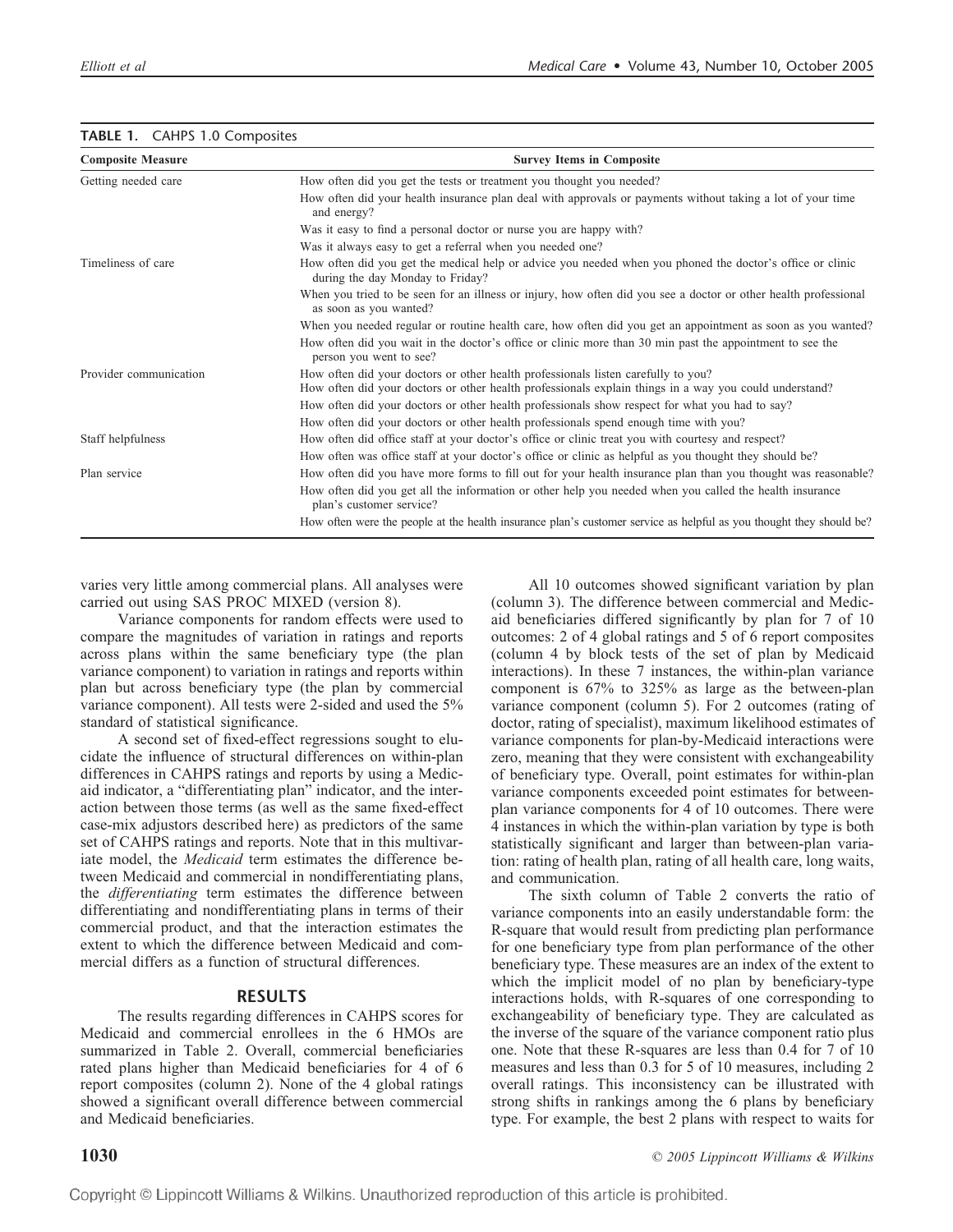| Measure                                 | Commercial<br><b>Fixed-Effect</b><br>Coefficient | Across-Plan<br>Within-<br><b>Beneficiary Type</b><br>Variance<br>Component | Across-<br><b>Beneficiary Type</b><br>Within-Plan<br>Variance<br>Component | <b>Ratio of Within</b><br><b>Plan to Across</b><br><b>Plan Variance</b><br><b>Components</b> | R-square for<br><b>Predicting Commercial</b><br>From Medicaid or<br><b>Vice Versa</b> |
|-----------------------------------------|--------------------------------------------------|----------------------------------------------------------------------------|----------------------------------------------------------------------------|----------------------------------------------------------------------------------------------|---------------------------------------------------------------------------------------|
| Ratings $(0-10 \text{ scale})$          |                                                  |                                                                            |                                                                            |                                                                                              |                                                                                       |
| Rating of health plan                   | $-0.033$                                         | $0.044*$                                                                   | $0.053*$                                                                   | 1.211                                                                                        | 0.205                                                                                 |
| Rating of all health care               | 0.067                                            | $0.028*$                                                                   | $0.033*$                                                                   | 1.156                                                                                        | 0.215                                                                                 |
| Rating of doctor                        | 0.008                                            | $0.015*$                                                                   | $(0)^{\dagger}$                                                            | (0)                                                                                          | (1.000)                                                                               |
| Rate of specialist                      | 0.078                                            | $0.051*$                                                                   | $(0)^{\dagger}$                                                            | (0)                                                                                          | (1.000)                                                                               |
| Composite reports $(1-4 \text{ scale})$ |                                                  |                                                                            |                                                                            |                                                                                              |                                                                                       |
| Getting needed care                     | $0.194*$                                         | $0.007*$                                                                   | $0.005*$                                                                   | 0.671                                                                                        | 0.358                                                                                 |
| Customer service                        | $0.201*$                                         | $0.011*$                                                                   | $0.008*$                                                                   | 0.764                                                                                        | 0.321                                                                                 |
| Long waits                              | 0.130                                            | $0.005*$                                                                   | $0.015*$                                                                   | 3.250                                                                                        | 0.055                                                                                 |
| Courtesy of office staff                | 0.045                                            | $0.002*$                                                                   | $0.002*$                                                                   | 0.854                                                                                        | 0.291                                                                                 |
| Communication                           | $0.079*$                                         | $0.002*$                                                                   | $0.002*$                                                                   | 1.068                                                                                        | 0.234                                                                                 |
| Doctor knowledge and time               | $0.160*$                                         | $0.007*$                                                                   | < 0.001                                                                    | 0.076                                                                                        | 0.864                                                                                 |
| $*P < 0.05$ .                           |                                                  |                                                                            |                                                                            |                                                                                              |                                                                                       |

**TABLE 2.** Comparison of CAHPS Scores for Enrollees in Commercial versus Medicaid Products of the Same New Jersey Health Plans, 1997 Variances

 $*P < 0.05$ .<br><sup>†</sup>F-statistic less than 1, so variance component estimated at 0.

Medicaid beneficiaries are the worst 2 plans with respect to waits for commercial beneficiaries (these are the only plans in which commercial and Medicaid waits are similar). The 2 plans that have the worst customer service for Medicaid beneficiaries have the best customer service for commercial beneficiaries.

Table 3 summarizes the associations of structural differences with the size and direction of Medicaid versus commercial differences. Six of 10 measures (all 6 report composites) show significant differences between Medicaid and commercial in nondifferentiating plans, all in the direction of more favorable commercial reports (column 2). For example, within nondifferentiating plans, Medicaid reports of customer service averaged 0.236 points lower than commercial reports of customer service. Among commercial enrollees, differentiating plans had higher-rated doctors than nondifferentiating plans (by an average of 0.166 points), but were less favorably rated as plans than nondifferentiating plans (column 3). Finally, 3 of 10 measures show evidence of significantly different Medicaid versus commercial gaps when there is different structure: rating of all health care, getting needed care, and communication. In all 3 cases, different structure for Medicaid and commercial was associated with a within-plan discrepancy that was less favorable to Medicaid (column 4). In the case of getting needed care and communication, Medicaid ratings were less favorable even in

**TABLE 3.** Comparisons of CAHPS Scores for Enrollees in Commercial versus Medicaid Products Within Plans by Plan Structure (Differentiating or Nondifferentiating Between Products)

|                                 | <b>Coefficients</b>                                                   |                                                                                             |                                                                  |  |  |
|---------------------------------|-----------------------------------------------------------------------|---------------------------------------------------------------------------------------------|------------------------------------------------------------------|--|--|
| Measure                         | Medicaid (Medicaid vs Commercial,<br><b>Nondifferentiating Plans)</b> | Differentiating (Differentiating vs<br>Nondifferentiating for<br><b>Commercial Product)</b> | Medicaid by<br><b>Differentiating</b><br><b>Plan Interaction</b> |  |  |
| Ratings $(0-10 \text{ scale})$  |                                                                       |                                                                                             |                                                                  |  |  |
| Rating of health plan           | 0.120                                                                 | $-0.188*$                                                                                   | 0.130                                                            |  |  |
| Rating of all health care       | 0.109                                                                 | 0.157                                                                                       | $-0.362*$                                                        |  |  |
| Rating of doctor                | 0.090                                                                 | $0.166*$                                                                                    | $-0.040$                                                         |  |  |
| Rate of specialist              | $-0.052$                                                              | 0.148                                                                                       | $-0.239$                                                         |  |  |
| Composite $(1-4 \text{ scale})$ |                                                                       |                                                                                             |                                                                  |  |  |
| Getting needed care             | $-0.210*$                                                             | 0.060                                                                                       | $-0.147*$                                                        |  |  |
| Customer service                | $-0.236*$                                                             | $-0.053$                                                                                    | 0.119                                                            |  |  |
| Long waits                      | $-0.198*$                                                             | $-0.021$                                                                                    | $-0.030$                                                         |  |  |
| Courtesy of office staff        | $-0.099*$                                                             | $-0.028$                                                                                    | 0.009                                                            |  |  |
| Communication                   | $-0.079*$                                                             | 0.048                                                                                       | $-0.099*$                                                        |  |  |
| Doctor knowledge and time       | $-0.181*$                                                             | 0.056                                                                                       | $-0.081$                                                         |  |  |
| $*P < 0.05$ .                   |                                                                       |                                                                                             |                                                                  |  |  |

*© 2005 Lippincott Williams & Wilkins* **1031**

Copyright © Lippincott Williams & Wilkins. Unauthorized reproduction of this article is prohibited.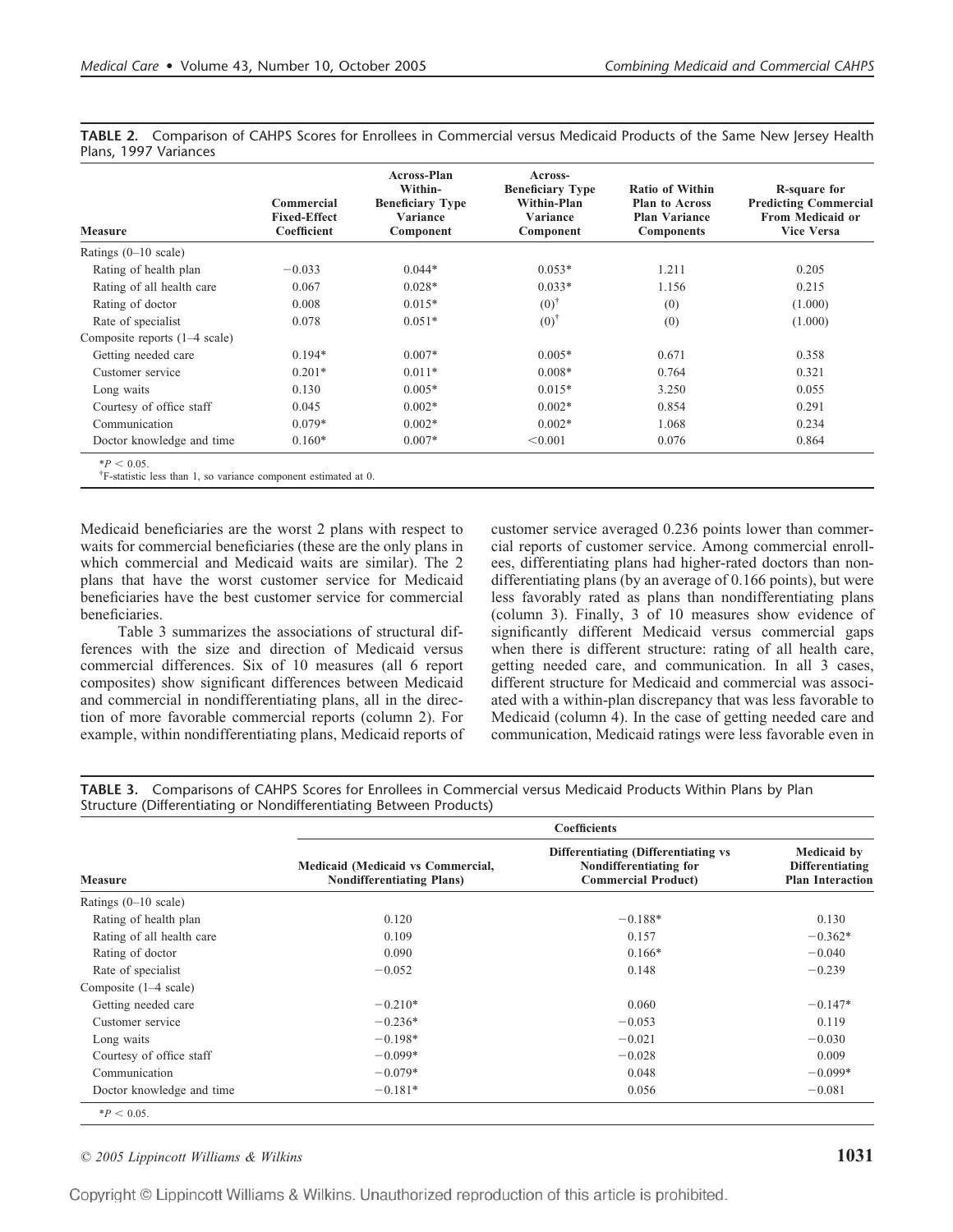nondifferentiating plans, but this was even more the case in differentiating plans. For example, for getting needed care, Medicaid had ratings that were 0.210 points lower than commercial within nondifferentiating plans, but Medicaid ratings were 0.357 points  $(0.210 + 0.147)$  lower than commercial for differentiating plans. In the case of rating of health care, Medicaid reports are less favorable than commercial reports only in differentiating plans.

#### **DISCUSSION**

One way to reduce the costs of administering the CAHPS survey is to field it using a combined sample of commercial and Medicaid enrollees within each health plan. However, this approach assumes that the direction and magnitude of within-plan differences between CAHPS scores for Medicaid and commercial enrollees are similar across plans. Medicaid and commercial samples could be combined even if their respective scores were not expected to be equivalent on average. A constant difference across plans could be corrected by applying a simple constant. In this study, the Medicaid scores are consistently lower for report composites. If this difference were representative of average differences for all plans, the adjustment constant could be calculated from these data. None of the 4 global ratings showed a significant overall difference between Medicaid and commercial beneficiaries, which is consistent with prior research (eg, Weech-Maldonado et  $al^8$ ) showing reports to be more sensitive to differences between subgroups.

To fully address comparability of scores for different enrollee groups, however, the within-plan differences of scores also need to be considered. One could combine data and estimate a plan's commercial score as a weighted average of commercial and Medicaid scores, weighting commercial more heavily (and vice versa) using composite estimators discussed in the small area estimation and empirical Bayes literature.<sup>24</sup> Some savings in the total sample size needed would be realized, but this savings will only be meaningful if the within-plan variance is substantially smaller than the between-plan variance.

This study showed that, indeed, there was wide variation across New Jersey HMOs in score differences for Medicaid and commercial enrollee samples. For 4 of 10 measures, large and statistically significant within-plan variation precludes any useful combination of Medicaid and commercial scores. Within-plan variation was greater than between-plan variation for the rating of health plan, the rating of all health care, the long wait composite, and the communication composite.

There is some evidence that plans with structure that differs for commercial and Medicaid have greater discrepancies and are less favorably rated by Medicaid enrollees. In particular, lesser ease for Medicaid beneficiaries in finding in-plan doctors in differentiating plans is consistent with the more restrictive networks for Medicaid enrollees that characterize 2 of 3 differentiating plans. Nonetheless, different structure alone does not explain all of the observed withinplan variation in ratings and reports by product. Of the 4 outcomes in which differentiating structure is associated with

greater gaps in favor of commercial beneficiaries, only one is among the 6 outcomes with the greatest within-plan variability.

We conclude from these findings that a decision to combine Medicaid and commercial health plan enrollees in one CAHPS survey sample would risk losing important differences in perspectives of these 2 groups regarding their health plan experiences. In particular, the finding that the 2 groups in some HMOs in the sample reported quite different experiences, but those in other HMOs had more similar experiences, has the implication that it is impossible to know in advance how the experience of Medicaid and commercial populations may differ in any given health plan. Our analysis of the correlation between CAHPS scores and plan features suggests that independent samples must be drawn to assess commercial and Medicaid experiences within a given plan, and that there is little opportunity to save on sample size by making inferences to one population from another within the same plan. Assuming these results are generalizable, it is advisable to continue sampling from commercial and Medicaid enrollees separately to ensure valid estimates of the experiences of both groups.

In addition, although plan managers may be interested in interplan variability to understand their performance relative to competitors, the substantial intraplan variation by beneficiary type relative to the average Medicaid versus commercial difference may represent particularly actionable areas of improvement.

#### **ACKNOWLEDGMENTS**

The authors thank Francis Prestiani of the New Jersey Department of Health and Senior Services for her help with obtaining information regarding the structure of New Jersey managed care organizations; Carol Edwards, BA, Julie Brown, BA, and Chris Bruzios, PhD, for providing information useful to the preparation of the manuscript; Dan McCaffrey, PhD, and Megan Beckett, PhD, for helpful comments on portions of the manuscript; and Deborah G. Perlman, BA, and Colleen Carey, BA, for assistance with the preparation of the manuscript.

#### **REFERENCES**

- 1. Crofton C, Lubalin JS, Darby C. Consumer Assessment of Health Plans Study (CAHPS). Foreword. *Med Care.* 1999;37(suppl):MS1–9.
- 2. Ghosh M, Rao JNK. Small area estimation—an appraisal. *Stat Sci*. 1994;9:55–76.
- 3. Rao JNK. Some recent advances in model based small area estimation. *Survey Methodology*. 1999;25:175–186.
- 4. Elliott MN, Swartz R, Adams J, et al. Case-mix adjustment of the National CAHPS benchmarking data 1.0: a violation of model assumptions? *Health Serv Res*. 2001;36:555–573.
- 5. Roohan PJ, Franko SJ, Anarella JP, et al. Do commercial managed care members rate their health plans differently than Medicaid managed care members? *Health Serv Res*. 2003;38:1121–1134.
- 6. Murray-Garcia JL, Selby JV, Schmittdiel J, et al. Racial and ethnic differences in a patient survey: patients' values, ratings, and reports regarding physician primary care performance in a large health maintenance organization. *Med Care*. 2000;38:300 –310.
- 7. Weech-Maldonado R, Morales LS, Elliott M, et al. Race/ethnicity, language, and patients' assessments of care in Medicaid managed care. *Health Serv Res*. 2003;38:789 – 808.

**1032** *© 2005 Lippincott Williams & Wilkins*